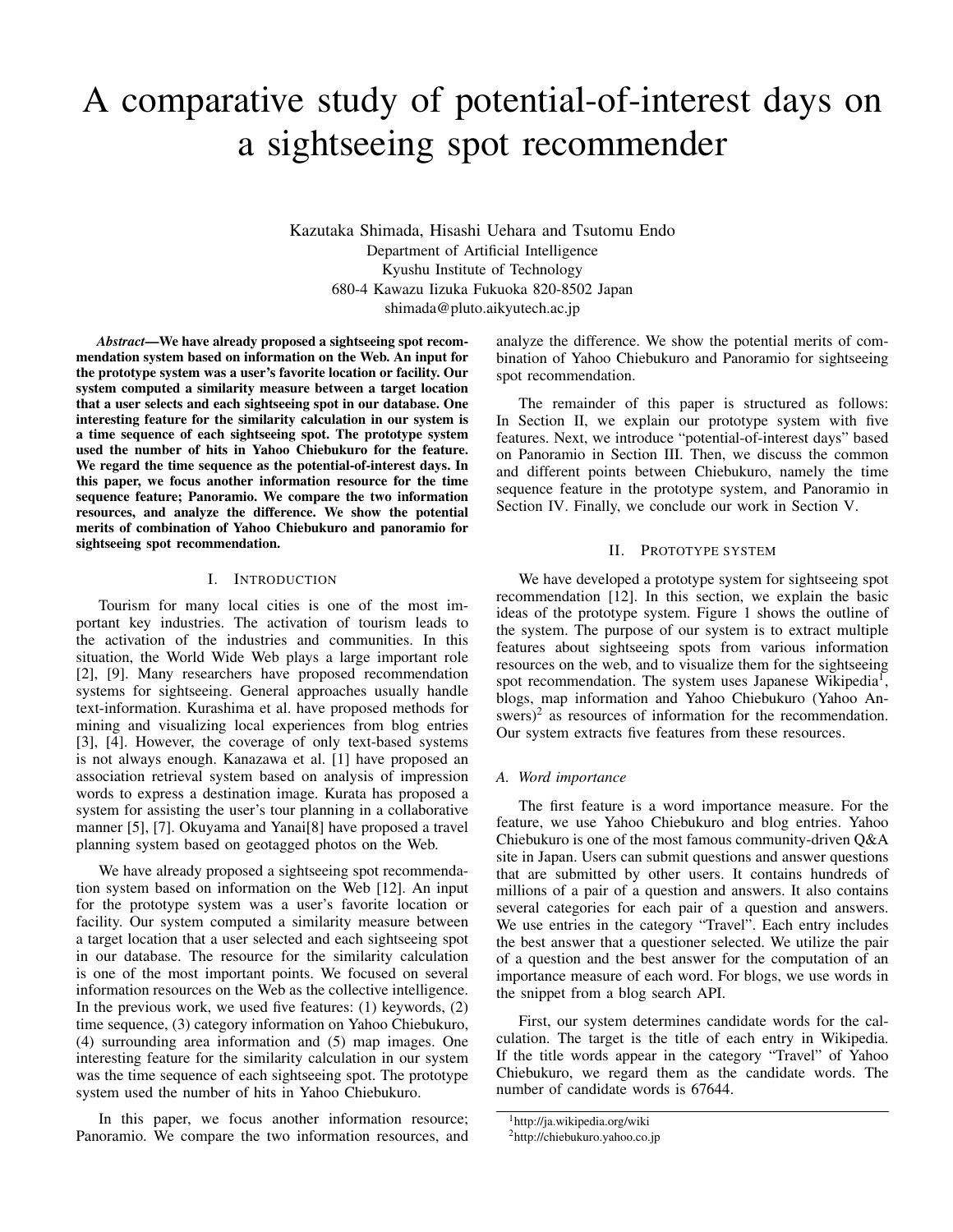

Fig. 1. Outline of our system.

TABLE I. EXAMPLES OF  $L_k$ ,  $A_k$  AND  $S_k$ .

| k.                   | $L_k$  | $A_k$  |       |
|----------------------|--------|--------|-------|
| Fukuoka (City name)  | 27647  | 164219 | 0.168 |
| Fukuoka tower (Spot) | 212    | 325    | 0.652 |
| Tokyo (City name)    | 129547 | 886994 | 0.146 |
| Tokyo Skytree (Spot) | 2171   | 3984   | 0.545 |

Next, we compute the weight of a word *k* as follows:

$$
S_k = \frac{L_k}{A_k} \tag{1}
$$

where  $L_k$  is the frequency of  $k$  in the category "Travel" and  $A_k$ is the frequency of *k* in all categories of Yahoo Chiebukuro. Table I shows examples of  $L_k$ ,  $A_k$  and  $S_k$ . The values of sightseeing spots, such as Tokyo Skytree, become larger and those of non-sightseeing spots, such as Tokyo, become smaller.

Finally, we compute the importance of *k* as follows:

$$
I_k = C_k^{\lambda} \times S_k \tag{2}
$$

where  $C_k$  for Yahoo Chiebukuro is the same as  $L_k$  and  $C_k$ for blogs is the frequency of *k* in search results from the blog search API.  $\lambda$  is a decay factor for the frequency and the range is 0 to 1. We determined the value experimentally. In the current system, the value is 0.125.

#### *B. Time sequence*

The second feature is the time sequence of each sightseeing spot. Each sightseeing spot usually has strong concentration periods of tourists (hot times). We assume that sightseeing spots with the similar hot time are similar. Therefore, we count the posted dates of Yahoo Chiebukuro entries which contain each sightseeing spot.

In the prototype system, we use two types of time period about time sequence information that is captured from Yahoo



Fig. 2. Time sequence of Kiyomizu-dera and Tennoji Park.

TABLE II. PART OF CATEGORY INFORMATION ABOUT TOKYO TOWER.

| Category                | Frequency |  |
|-------------------------|-----------|--|
| Academics & Science     | 508       |  |
| Sports, Outdoor, & Cars | 42        |  |
| Entertainment & Hobby   | 424       |  |
| Health & Beauty         | 17        |  |
| Business & Money        | 37        |  |
| Computer technology     |           |  |

Chiebukuro and blogs. The first one is a half-yearly period, namely the January-June period and July-December period. The second one is a twice-a-month period, namely the 1st-15th period and 16th-31th period in a month. Our system counts the appearance frequency of each sightseeing spot from Yahoo Chiebukuro and blogs.

Figure 2 shows an example. The figure is time sequence of Kiyomizu-dera, a famous temple in Japan, and Tennoji Park, a botanical garden. The number of hits for these sightseeing spots increases in autumn, namely October and November. This is the foliage season. This result implies that the two spots are famous for the beautiful colored leaves. We think that this feature is suitable to compute a similarity between two sightseeing spots.

## *C. Category information*

The third feature is a relation between a candidate word and each category of Yahoo Chiebukuro. In Section II-A, we focus on the category "Travel" to detect candidate words related to sightseeing spots. We compute the frequency of entry that includes each candidate word in other categories, such as "Academics" and "Entertainment". It implies latent topics of each sightseeing spot.

Table II shows the frequency of each category about "Tokyo Tower". In the table, the frequency of "Academics & Science" is large. The reason is that some people get interested in the architecture and construction of Tokyo Tower, namely the point of view of architectonics. This is a latent topic of Tokyo Tower.

#### *D. Surrounding environment*

The fourth feature is based on the surrounding environment of each sightseeing spot. Yahoo local search API<sup>3</sup> returns the

<sup>3</sup>http://developer.yahoo.co.jp/webapi/map/openlocalplatform/v1/ localsearch.html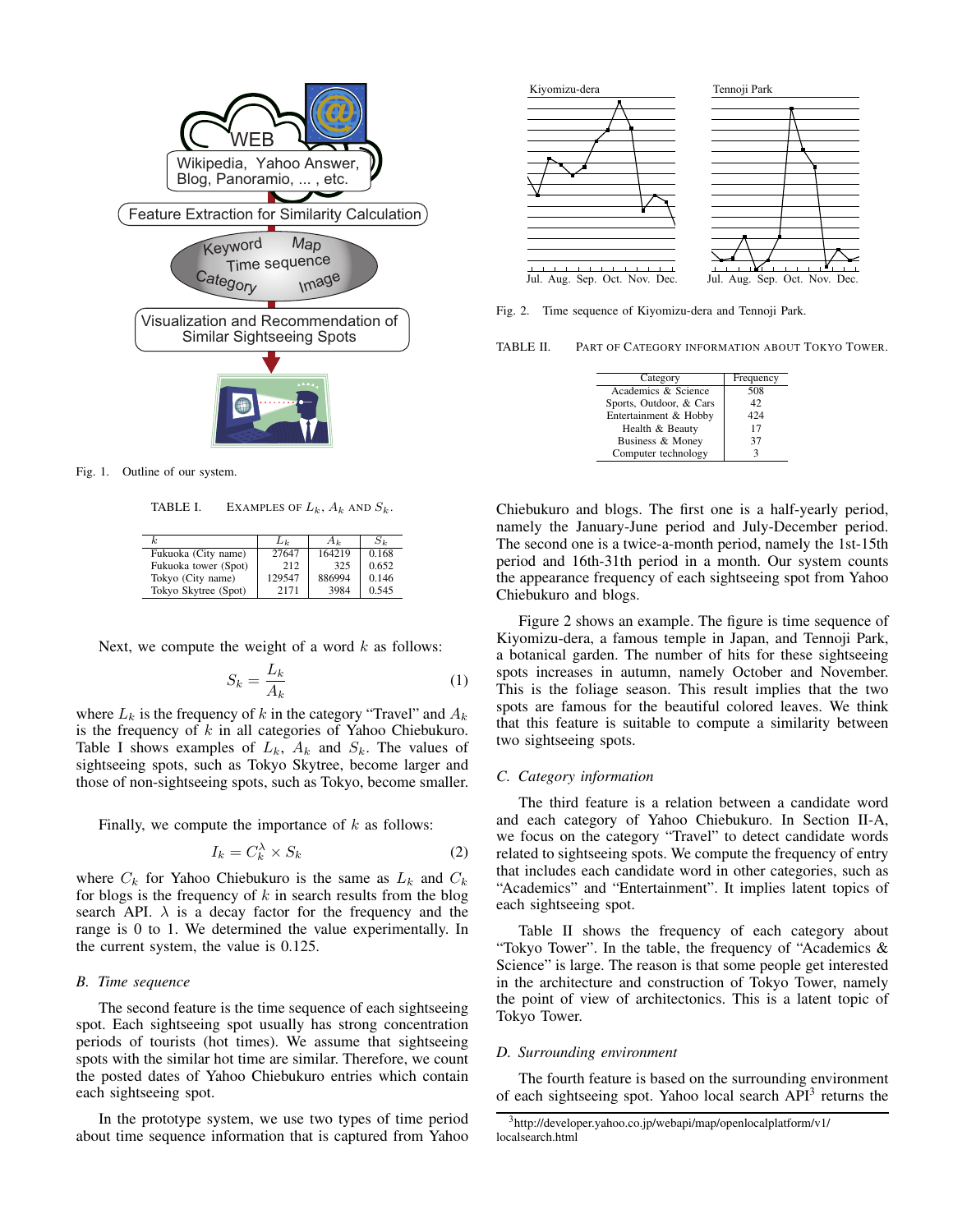TABLE III. SURROUNDING ENVIRONMENT OF TOKYO SKYTREE (WITHIN 5KM)





Fig. 3. Standard map and night-view map.

surrounding environment such as the number of restaurants and convenience stores located near an input query, namely a sightseeing spot. It implies a kind of local information of each spot.

Table III shows a part of the frequency list of the surrounding environment about Tokyo Skytree. There are many facilities near Tokyo Skytree. This indicates that Tokyo Skytree is located in an urban area.

## *E. Map information*

The fifth feature is captured from map images. We collect map images of sightseeing spots by using Yahoo map API<sup>4</sup>. Each map image consists of a standard map and a night-view map. Figure 3 show an example of a pair of map images. We generate two color histograms, namely the standard histogram and the night histogram, from each image. The histogram contains the geographical information of each spot.

For example, the image of a standard map in Figure 3 contains blue regions. Therefore our system can estimate that the spot is located near the sea. The image of a night-view map also contains blue regions. This indicates that the spot is located in an inner urban area.

## *F. Similarity calculation*

Our prototype system computes a similarity measure between a user input and each sightseeing spot on the basis of the five features described in the previous sections.

The word importance feature *Key<sup>s</sup>* is as follows:

$$
Key_s = \{x_1, x_2, \dots, x_{n_k}\}\tag{3}
$$

where  $n_k$  is the number of candidate words (67644 words). The element  $x$  in  $Key<sub>s</sub>$  is the importance value computed by Eq 2.

The time sequence feature *T ime<sup>s</sup>* is

$$
Time_s = \{x_1, x_2, \dots, x_{n_t}\}\tag{4}
$$

where  $n_t$  is the number of time sequence patterns; 18 patterns which are the combination of the early part and latter of each year from 2004 to 2012 and 24 patterns which are twicea-month periods in a year. The element *x* in *T ime<sup>s</sup>* is the frequency in each patterns.

The category feature *Cate<sup>s</sup>* is

$$
Cate_s = \{x_1, x_2, \dots, x_{n_c}\}\tag{5}
$$

where  $n_c$  is the number of categories without "Travel" in Yahoo Chiebukuro and 14 categories. The element *x* in *Cate<sup>s</sup>* is the frequency in each category.

The surrounding environment feature *Surr<sup>s</sup>* is

$$
Surr_s = \{x_1, x_2, \dots, x_{n_e}\}\tag{6}
$$

where  $n_e$  is 58 types in the prototype system. The element  $x$ in *Surr<sup>s</sup>* is the frequency of each type, e.g., restaurant and convenience stores located within 5km about a sightseeing spot.

The map feature *M ap<sup>s</sup>* is expressed as follows:

$$
Map_s = \{x_1, x_2, \dots, x_{n_m}\}\tag{7}
$$

where  $n_m$  is the number of color patterns in the histogram. The element  $x$  in  $Map<sub>s</sub>$  is the frequency of each color in an image.

Finally, we integrate these five features for each sightseeing spot *s* as follows:

$$
Vec_s = \{Key_s, Time_s, Cate_s, Surr_s, Map_s\}
$$
 (8)

Our system computes a similarity between *s*1 and *s*2 by using the COS measure.

$$
Cos(s1, s2) = \frac{\sum_{i=1}^{n} x_i \cdot y_i}{\sqrt{\sum_{i=1}^{n} x_i^2 \times \sum_{i=1}^{n} y_i^2}}
$$
(9)

where  $x_i$  and  $y_i$  are vectors in  $Vec_{s1}$  and  $Vec_{s2}$  for  $s1$  and *s*2 respectively.

On the basis of this similarity calculation, we developed a prototype system<sup>5</sup>. Figure 4 shows the input interface of our system. In our previous work [12], we evaluated the system, and showed the effectiveness of the combination of the five features. The paper showed that the approach with only text information, namely only word importance feature, was not sufficient. By using the five features, our system could recommend intriguing, interesting and diverse sightseeing spots for inputs. A detailed discussion of the effectiveness can be found in [12].

<sup>4</sup>http://developer.yahoo.co.jp/webapi/map/openlocalplatform/v1/static.html

<sup>5</sup>http://tlr.pluto.ai.kyutech.ac.jp/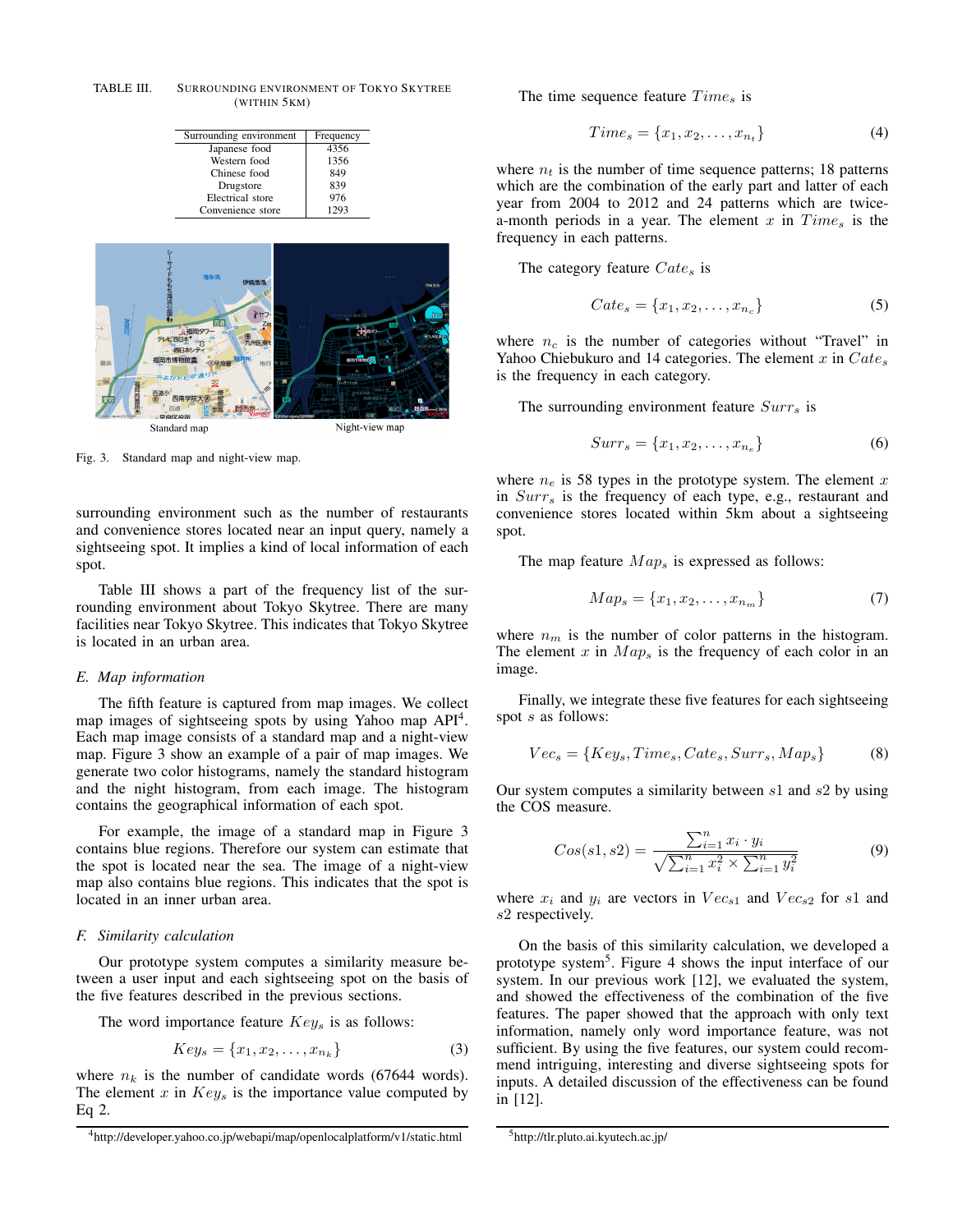

Fig. 4. The prototype system.

#### III. POTENTIAL-OF-INTEREST DAYS ON PANORAMIO

One interesting feature in the prototype system is the time sequence feature described in Section II-B. It is hard to capture from text-based approaches. On the other hand, we can easily apply this approach, namely time sequence, to another information resource because it is only to extract the posted date information of the targets. Kurata [6] has proposed a concept which called potential-of-interest maps. The key idea is to visualize the sightseeing potential (or potential-of-interest) of places in a tourist area, on the basis of data about locations where previous visitors have found something impressive.

We introduce potential-of-interest days for the sightseeing spot recommendation. The time sequence is a kind of potentialof-interest days. We focused on the frequency in Yahoo Chiebukuro in the prototype system. In this paper, we focus on Panoramio<sup>6</sup>. Panoramio is a geolocation-oriented photo sharing website. If a user posts an photo image to it, the image is displayed on Google map on the basis of geolocation of the image. Only the images that are taken at that place are uploaded in Panoramio. Therefore it provides useful and practical information for sightseeing.

We count the appearance frequency of each sightseeing spot from Panoramio during the same periods of the Yahoo Cheibukuro, and visualize the data<sup>7</sup>.

## IV. DISCUSSION

In this section, we compare the data from Yahoo Chiebukuro and Panoramio in terms of potential-of-interest days, and discuss the common and different points. Here we



Fig. 5. Similar time sequence.



Fig. 6. Average ratio of posting in each period.

consider twice-a-month periods, namely the 1st-15th period and 16th-31th period in a month<sup>8</sup>.

The values on the time sequence in our system are the ratio of each period to the total frequency of each spot. For Yahoo Chiebukuro, they were the number of posted Q&A pairs that related to shightseeing spots in each period. For Panoramio, they were the number of posted images on shightseeing spots in each period. The difference percentage which was less than 0.1 between Chiebukuro and Panoramio in a period was a mere 6% in the data. Even less than 0.05 was 20% of all. Many points between Yahoo Chiebukuro and Panoramio contained similar values in the time sequence. Figure 5 shows an example that contained the similar time sequence; Tokyo Disneyland. The tendency of the progress is similar although some different points exist.

On the other hand, some different points between Chiebukuro and Panoramio exist in each period as a whole. Figure 6 shows the average ratio of posting between them in each period. In the figure, the suffix "-E" and "-L" denote the early part and the latter part of each month, respectively. For Panoramio, the year change period, namely December and January, produced high posting rates. As compared with

<sup>6</sup>http://www.panoramio.com/

<sup>7</sup>http://tlr.pluto.ai.kyutech.ac.jp/panoramio/

<sup>8</sup>We can not obtain enough posts in the early and mid-2000s because Panoramio is a relatively-new web service. Therefore, we did not compare half-yearly periods of them.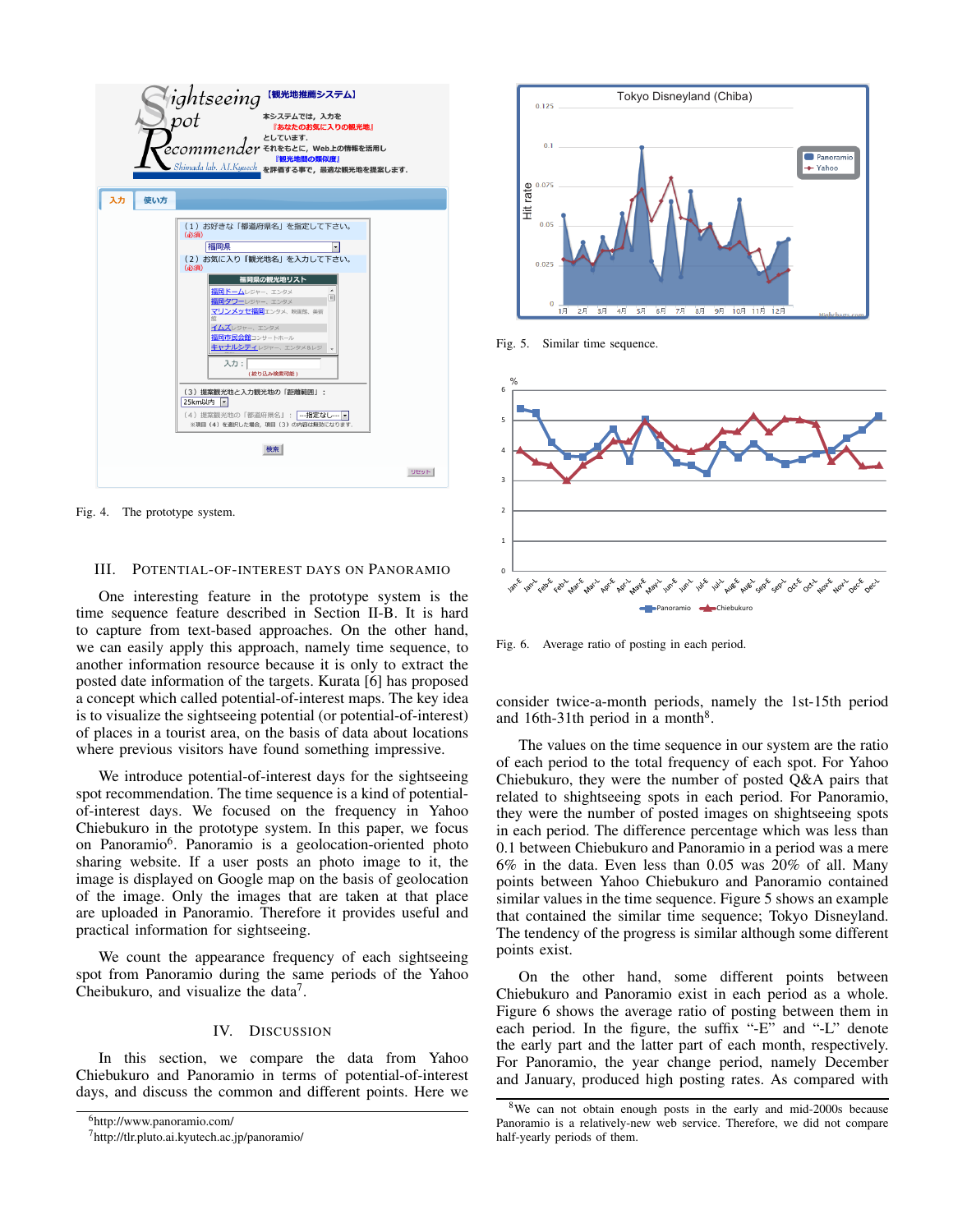TABLE IV. NUMBER OF DIFFERENT POINTS BETWEEN CHIEBUKURO AND PANORAMIO.

| Threshold   | 01   | 0.15 | 0.2 | 0.3 |
|-------------|------|------|-----|-----|
| $Min_{50}$  | 1614 | 826  | 485 |     |
| $Min_{100}$ | 878  | 442  | 239 | 110 |
| $Min_{200}$ | 304  | 151  | 98  | 41  |

Panoramio, Chiebukuro kept high values from May to October. Table IV shows the number of different points between Chiebukuro and Panoramio in several thresholds and minimum supports. The *Min* in the table denotes the minimum support value. For example, there were 1614 periods in the case that the different value between Chiebukuro and Panoramio was more than  $0.1<sup>9</sup>$  and the number of posts was more than 50. For approximately 80% of them, the number of Panoramio's posts was larger than Chiebukuro. In addition, some sightseeing spots did not possess any posts in Chiebukuro although it was a several percent. In other words, the data of Panoramio contained posts about minor sightseeing spots as compared with that of Chiebukuro. These results show the potential efficacy of Panoramio data as the potential-of-interest days.

Figure 7 shows two examples of different time sequences between Chiebukuro and Panoramio. Figure 7 (a) is the time sequence of Koshien Stadium, which is located in Kobe, Hyogo Prefecture. In Japan, an annual high school baseball tournament held in this stadium during the summer. It is one of the most popular sport events. Therefore, the number of postings during this period becomes large because entries of Chiebukuro contain many topics<sup>10</sup>.

Figure 7 (b) is the time sequence of Niji-no-matsubara, which is an old pine forest in Saga Prefecture. It is a scenic and popular tourist spot. The time sequence of Panoramio contained some salient points in March, April and November although that of Chiebukuro was nearly flat. We verified posted photos in the periods manually. Some photos about cherry blossoms were posted in March and April. Photos in November were related to the autumn color of leaves. These characteristics could not be captured from the time sequence of Chiebukuro. This result shows the effectiveness of information from Panoramio as the potential-of-interest days.

Next, we computed burst points in Chiebukuro and Panoramio. Here the burst is a point where the difference between a current period and the previous period exceeds a certain threshold value. We compared four thresholds; 0.1, 0.2, 0.3 and 0.4. Table V shows the result. For example, the number of burst points of Chiebukuro was 2896 in the case that the threshold was 0.1. This result shows that the time sequence of Panoramio tends to move up and down. In other words, the information on Panoramio tends to yield obvious bursts in time sequence.

Information on Chiebukuro and Panoramio possesses different characteristics. Panoramio data are posted from persons that are there without a doubt. Therefore, it tends to indicate the potential-of-interest days. On the other hand, Chiebukuro data cover a wider field than Panoramio because entries on





Fig. 7. Different time sequences.

TABLE V. BURST POINTS.

| Threshold  |  | 0.1 |          |
|------------|--|-----|----------|
| Chiebukuro |  |     | $\sigma$ |
| Panoramio  |  |     |          |

Chiebukuro are posted from persons that are not there, have been there and want to go there. The wide-coverage information is important for recommendation, especially local spots, although it also contains much noise information. The suitable combination of these information resources has an important role for the sightseeing spot recommendation system. This is important future work.

#### V. CONCLUSION

In this paper, we focused Panoramio as a new time sequence feature for our system. We compared two information resources; Yahoo Chiebukuro, which was used in the previous system as the time sequence feature, and Panoramio. We analyzed the common parts and the different parts of them. The data from Panoramio contained information that could not be captured from Yahoo Chiebukuro. The data from Chiebukuto covered a wider field than Panoramio although they contained

<sup>&</sup>lt;sup>9</sup>For example, it denotes the difference of "Hit rate" between Chiebukuro and Panoramio in Figure 5 and Figure 7.

<sup>&</sup>lt;sup>10</sup>Note that we did not analyze any text information for the time sequence feature. It is just the number of postings in each period.